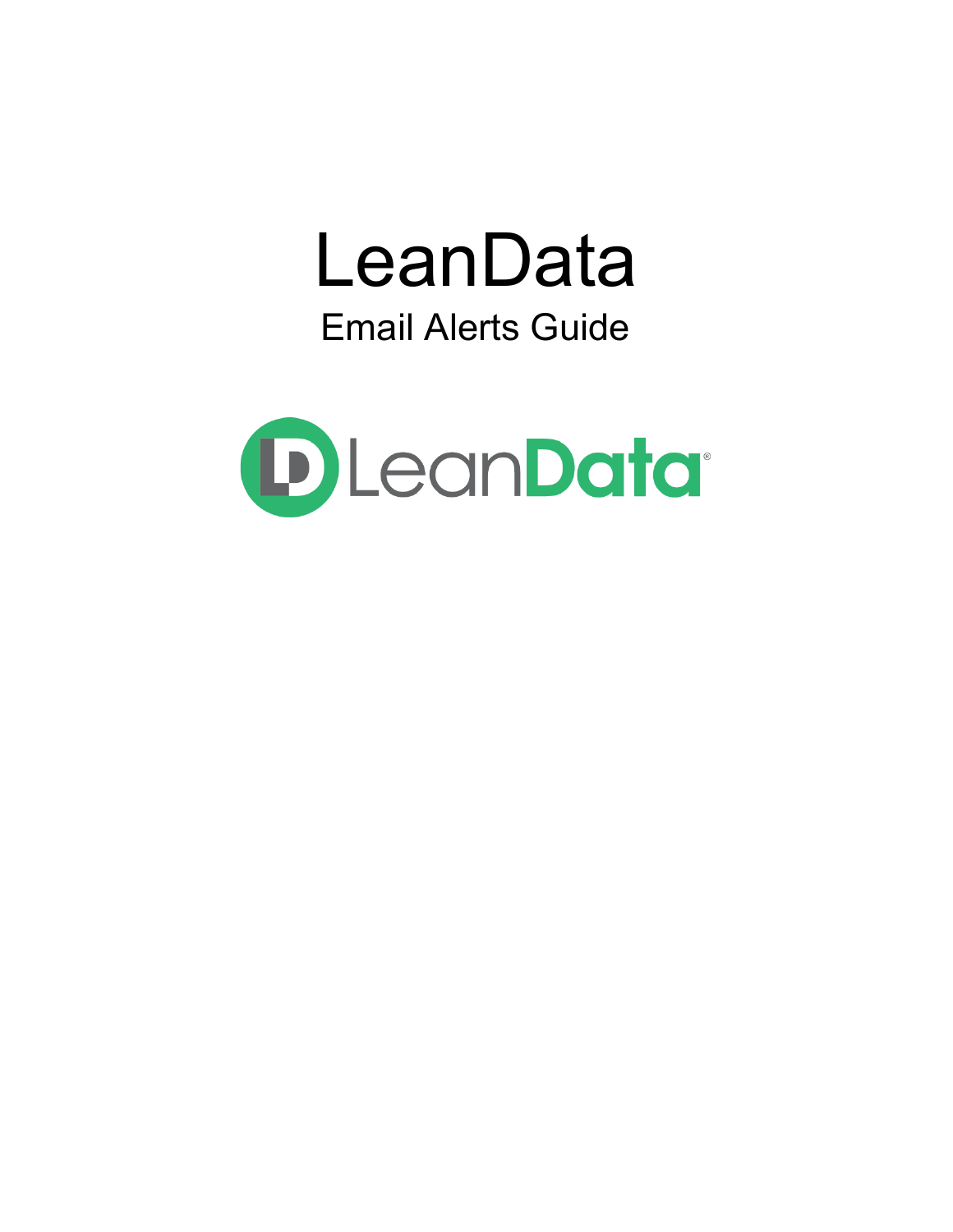

| <b>Overview</b>                              | $\mathbf{3}$            |
|----------------------------------------------|-------------------------|
| <b>System Alerts</b>                         | $\overline{\mathbf{3}}$ |
| <b>Salesforce Monitoring Alert</b>           | 3                       |
| <b>LeanData Scheduling Monitor</b>           | 5                       |
| <b>Trigger Exceptions</b>                    | 6                       |
| <b>Token Expired</b>                         | 7                       |
| <b>Interaction Alerts</b>                    | 7                       |
| <b>LeanData Scheduler Restarted</b>          | 8                       |
| <b>List Analyzer Run Complete</b>            | 9                       |
| 1x Tagging Complete                          | 10                      |
| <b>Mass Lead Conversion Complete</b>         | 12                      |
| <b>Mapped Account Fields Update Complete</b> | 13                      |
| <b>Owner Mapping File Upload Complete</b>    | 14                      |
| <b>Summary</b>                               | 14                      |

© 2020 LeanData Inc. All rights reserved. LeanData is a registered trademark.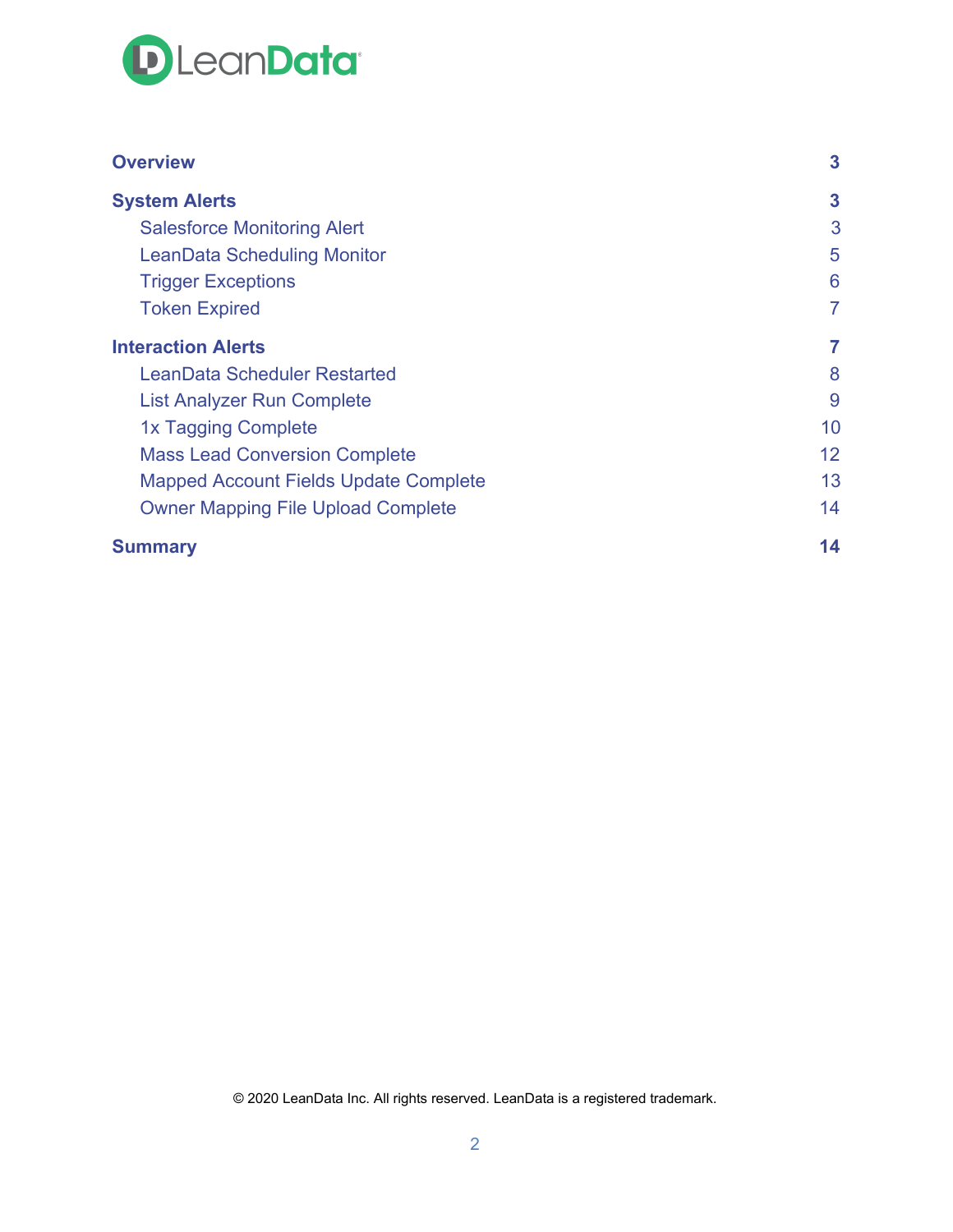

# <span id="page-2-0"></span>**Overview**

This guide is designed to give you an overview of the various email alerts LeanData will send administrators. There are 2 types of alert emails you will receive, System Alerts and Interaction Alerts. Each alert is described with the following information:

- Email Subject
- Recipients
- Frequency
- Alert Text
- Alert Triggers

Please Note: To enable these alerts, go to the LeanData Admin Page-->Settings-->Monitoring Alerts.

# <span id="page-2-1"></span>System Alerts

The system alert emails are designed to inform you when there is a situation that needs attention or to inform you of the system's health. These alerts include:

- Salesforce Monitoring Alert
- LeanData Scheduling Monitor
- Trigger Exceptions
- Token Expired

### <span id="page-2-2"></span>Salesforce Monitoring Alert

This alert is intended to let you know that there is an issue with either the LeanData Apex Salesforce job or Scheduling Monitor. Additional Information on this alert can be found [here](https://leandatahelp.zendesk.com/hc/en-us/articles/360038997433-LeanData-Scheduled-Jobs).

#### **Email Subject**

LeanData: Urgent Salesforce Monitoring Alert for [Organization Name]

#### **Recipients**

By default, the integration User will receive these emails. You can also include email addresses of needed contacts in the application settings.

#### **Frequency**

1 time every 3 hours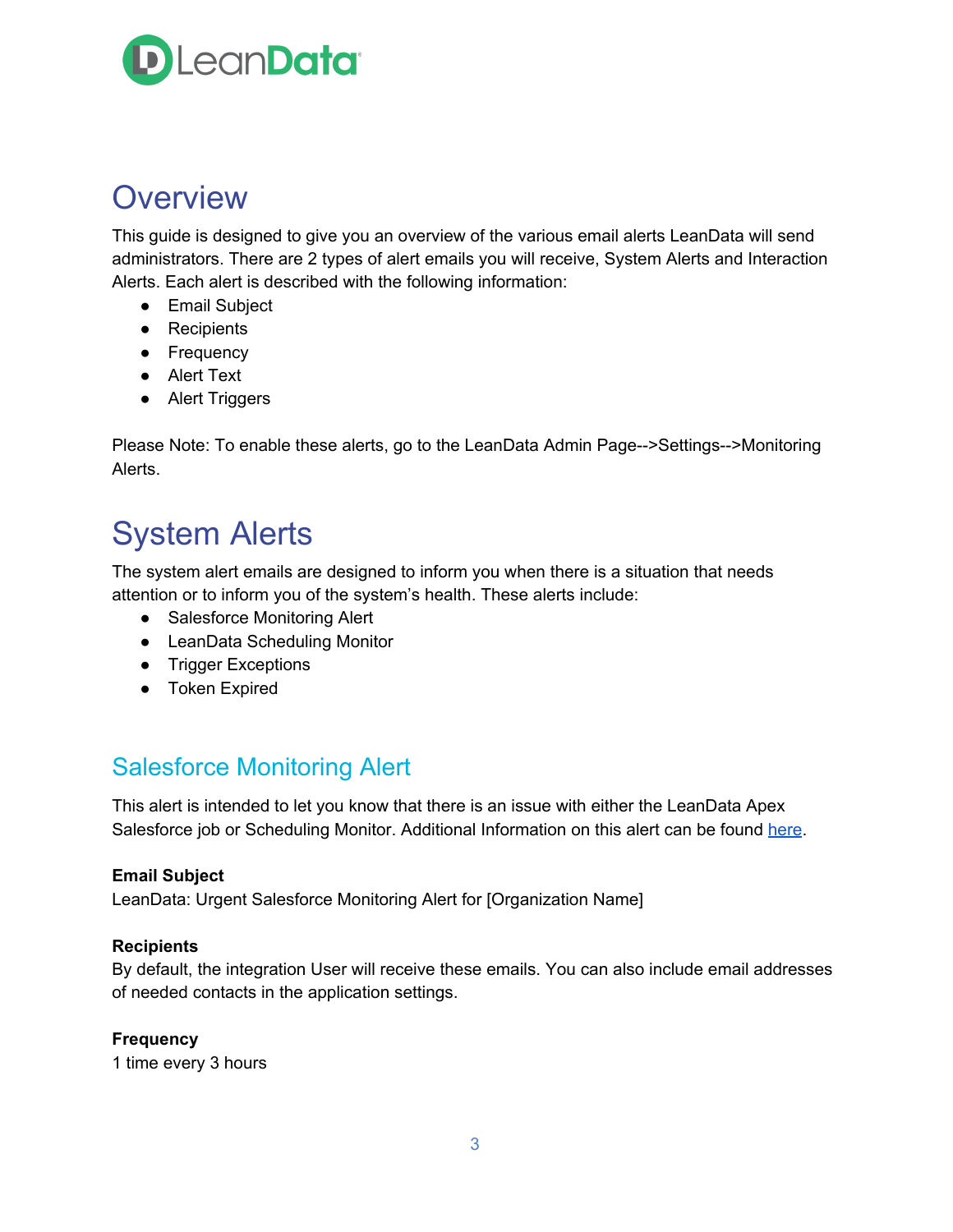

**Alert Text**

Hello [User First Name]

It appears the LeanData Apex Salesforce job or Scheduling Monitor is currently not running in your SFDC instance: UserInfo.getOrganizationName() (UserInfo.getOrganizationId()) This may affect your lead routing and lead-account matching.

Check job status

- 1. Log in to SFDC
- 2. Go to Setup (will require the correct permission level)
- 3. Search for LeanData under Apex Jobs
- 4. If you see any exceptions or the job is failed, restart your LeanData Apex job (see below)

Restart LeanData job if it is not running

- 1. Log in as the current Integration User (the User's name is viewable under Admin > Settings)
- 2. Navigate to the LeanData Dashboard
- 3. Navigate to Admin > Settings
- 4. Click the "Restart LeanData Scheduler" button, and confirm the restart

Please reach out to LeanData Customer Success if you have any questions.

Thanks! **LeanData** 

#### **Alert Triggers**

If a CCIO has never been processed before or a CCIO has been processed before, but hasn't in the past 3 hours with CCIOs present, will cause the email alert to be sent.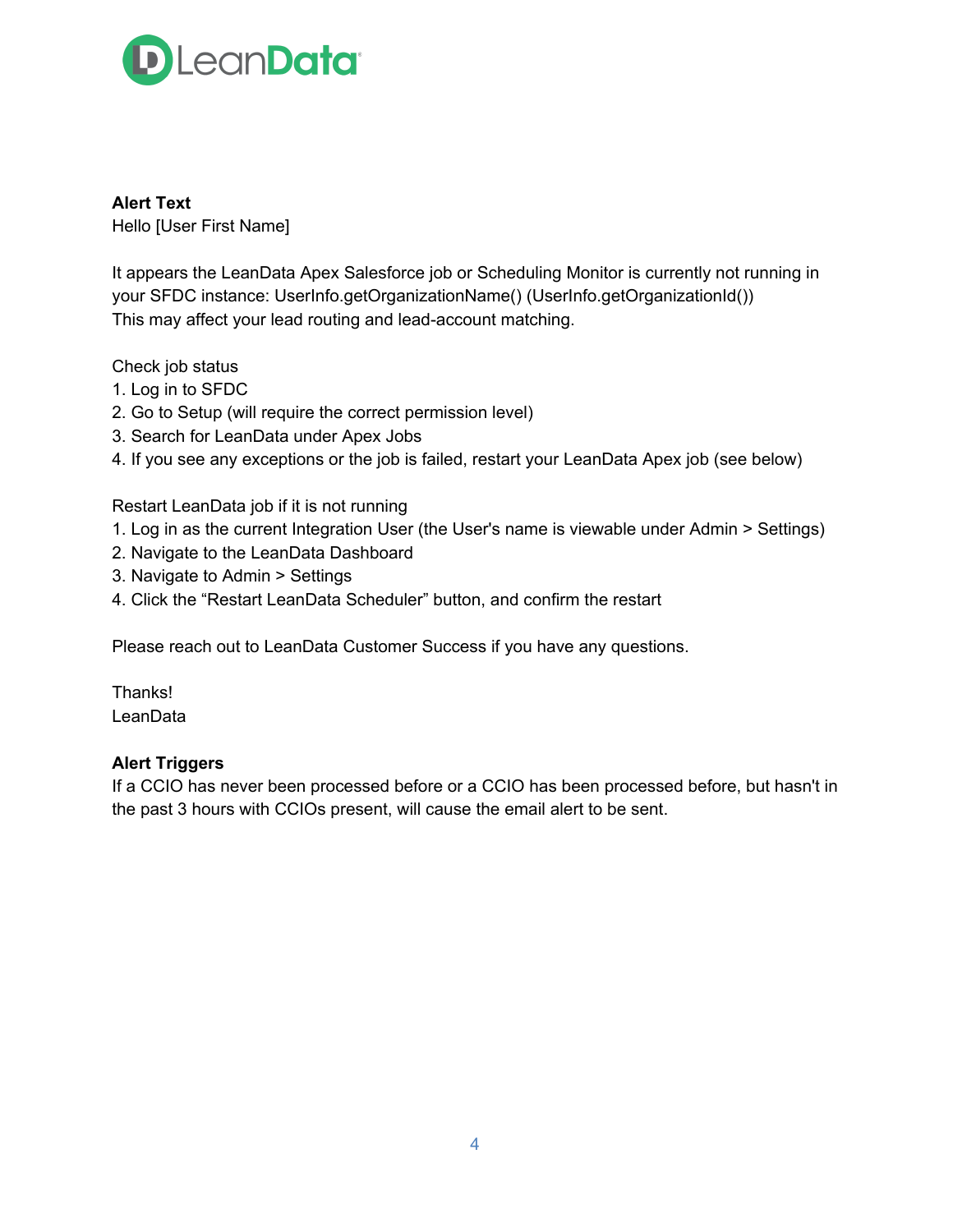

# <span id="page-4-0"></span>LeanData Scheduling Monitor

This alert is intended to let you know there is an issue with the LeanData Scheduling Monitor. Additional information on this alert can be found [here](https://leandatahelp.zendesk.com/hc/en-us/articles/360038997433-LeanData-Scheduled-Jobs).

#### **Email Subject**

LeanData Scheduling Monitor not active

#### **Recipients**

By default, the integration User will receive these emails. You can also include email addresses of needed contacts in the application settings.

# **Frequency**

1 time every 3 hours

**Alert Text** Hi [Name],

Scheduling Monitor hasn't been enabled in this org ([Org ID], [Org Type]) yet. Matching & Tagging results may be impacted.

How to resolve:

- 1. Log in as the Integration User
- 2. Navigate to the LeanData Dashboard
- 3. Navigate to Admin > Settings
- 4. Click the "Restart LeanData Scheduler" button, and confirm the Scheduler is running.

Please contact your Implementation Consultant or the Support Team [<support@leandatainc.com>] if you have any questions.

Thanks, The LeanData team

#### **Alert Triggers**

When the Scheduling Monitor aborts, the email alert will be triggered.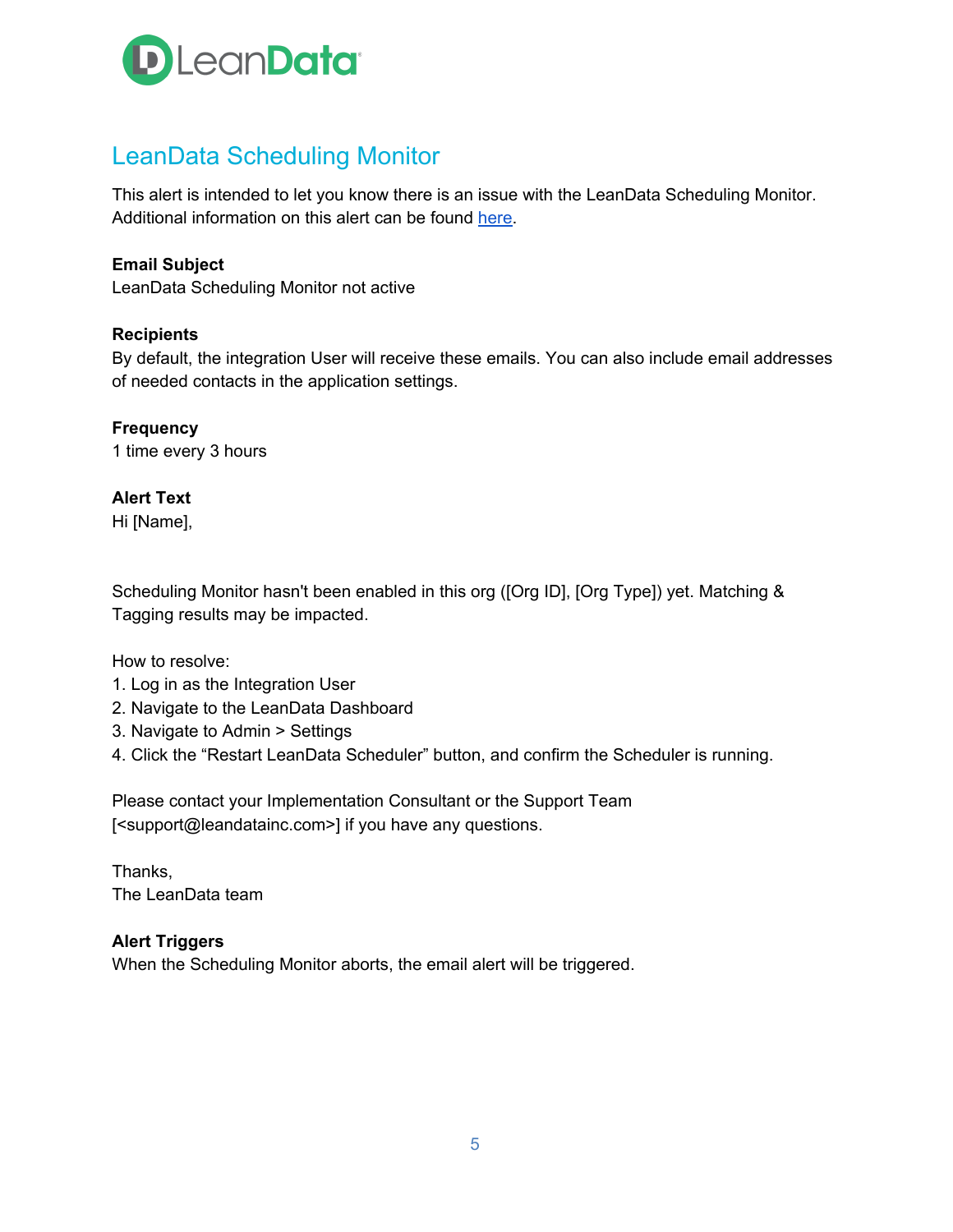

# <span id="page-5-0"></span>Trigger Exceptions

This alert is intended to let you know that there is an issue with a LeanData trigger action in Router that has caused a Salesforce Exception.

#### **Email Subject**

Trigger Exceptions

#### **Recipients**

By default, the integration User will receive these emails. You can also include email addresses of needed contacts in the application settings.

#### **Frequency**

1 time every hour.

#### **Alert Text**

ACTION REQUIRED: LeanData [Object Type] Routing Error ([Org Type]: [Org Name]) Hello,

LeanData Routing has recently experienced an error within the [Object Type] trigger.

The most recent error is experienced is: [Org Type]: [Org Name] + ([Org Id]) Time: [Time of Exception]

Trigger condition: [Condition] Salesforce Exception: [Exception]

The error is most likely due to a configuration or filter rule setting within the [Action Type] [Object Type] node in your deployed [Object Type] LeanData workflow

If you are unable to determine what is causing this error, please reach out to LeanData Customer Support for help. You will continue to receive this email on an hourly frequency until the issue is resolved.

Thanks, The LeanData Team

#### **Alert Triggers**

If CCIOs are failing or Live Routing fails, the email alert will be triggered. This is most likely due to a field has been deleted or its type has changed and it's utilized in a Leanata condition.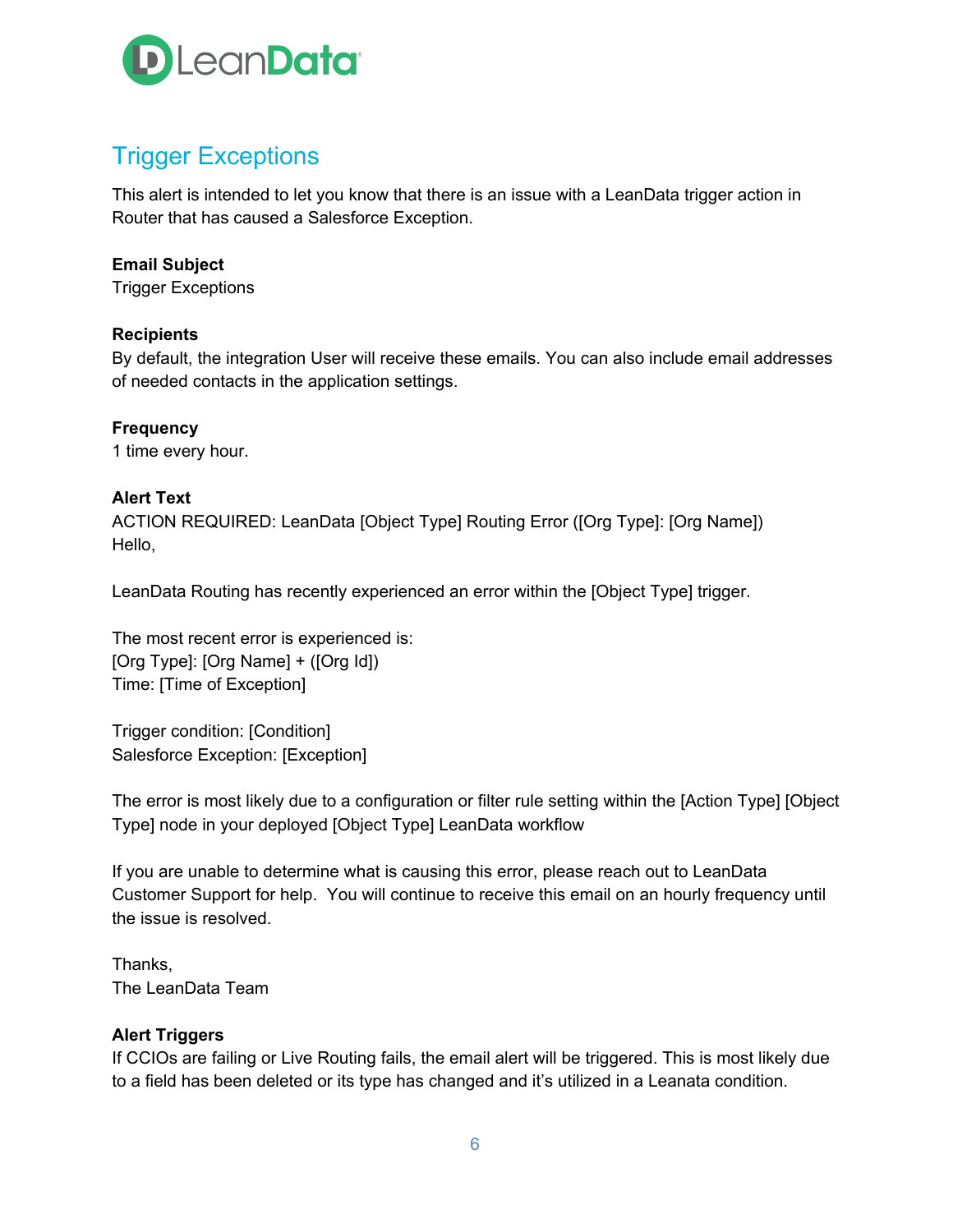

### <span id="page-6-0"></span>Token Expired

This alert is intended to let you know that there is an issue with the oAuth Token that is used by LeanData to check the health of the LeanData Application. Additional information on this alert can be found [here.](https://leandatahelp.zendesk.com/hc/en-us/articles/360005472333-The-LeanData-Product-is-Not-Working-No-Routing)

#### **Email Subject**

Token Expired

#### **Recipients**

By Default, the integration User will receive these emails. You can also include email addresses of needed contacts in the application settings.

#### **Frequency**

On demand as needed.

#### **Alert Text**

A valid oAuth Token no longer exists.

Please authorize a new token on the Home Page of LeanData. Tokens are required for LeanData to monitor performance and enable settings.

- Org Name:
- SFDC Id: [Org Id]
- Type: [Org Type]
- Invalid Token User: [User Email]
- LeanData Version: [Version Number]

#### **Alert Triggers**

<span id="page-6-1"></span>LeanData monitors when a token has expired and sends an email alert accordingly.

# Interaction Alerts

The interaction alerts are designed to inform you when an activity has completed such as Tagging has been completed. These alerts include:

- LeanData Scheduler Restarted
- List Analyzer Run Complete
- 1x Tagging Complete
- Mass Lead Conversion Complete
- Mapped Account Fields Update Complete
- Owner Mapping File Upload Complete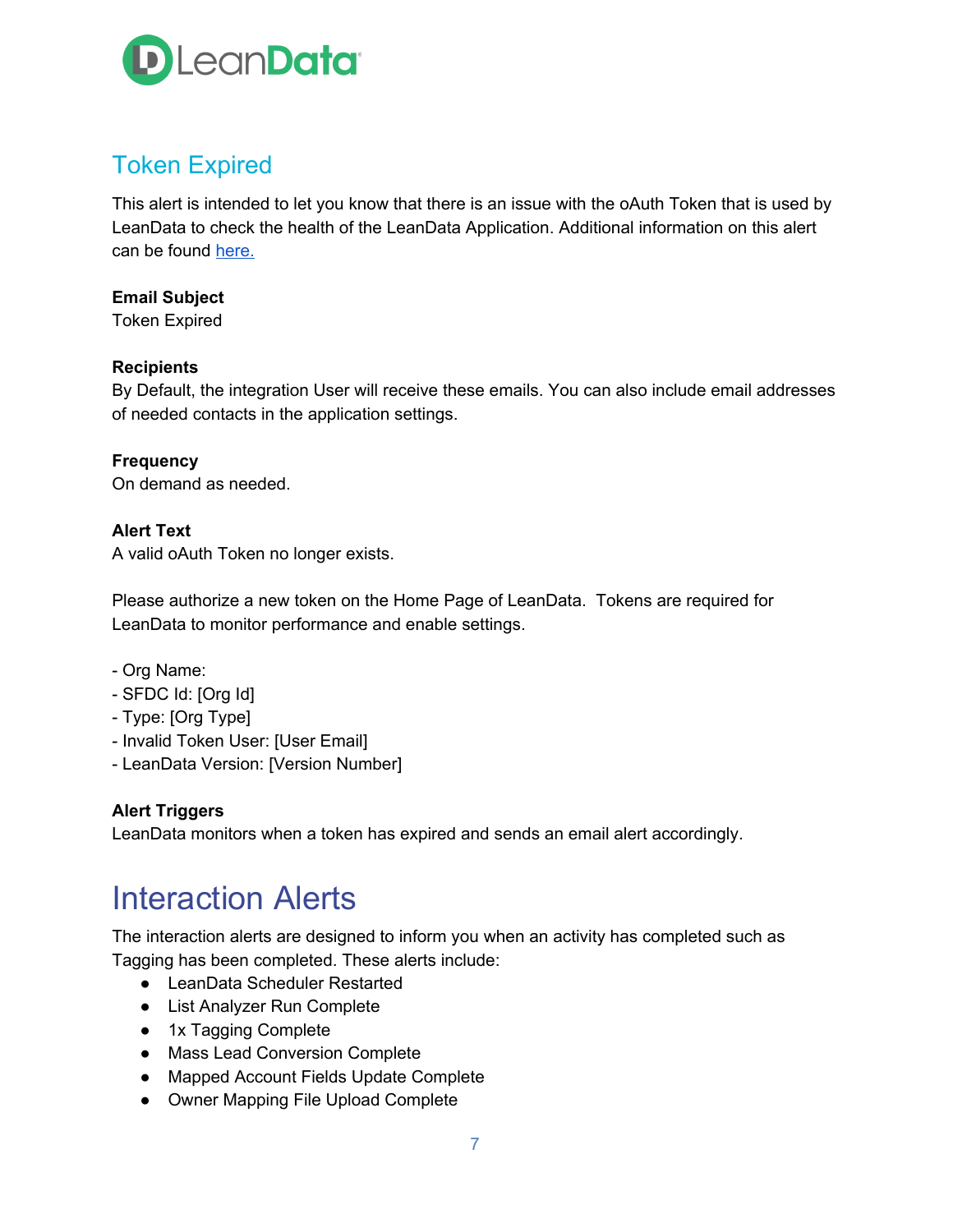

### <span id="page-7-0"></span>LeanData Scheduler Restarted

This alert is intended to let you know that the LeanData Schedule has been restarted. Additional information on this alert can be found [here.](https://leandatahelp.zendesk.com/hc/en-us/articles/360038997433-LeanData-Scheduled-Jobs)

#### **Email Subject**

LeanData Scheduler Restarted for LeanData (Org ID)

#### **Recipients**

By Default, the integration User will receive these emails. You can also include email addresses of needed contacts in the application settings.

#### **Frequency**

The email is sent on demand.

#### **Alert Text**

"LeanData Continuous Clean and Continuous Clean Scheduler have been successfully restarted for [Org Name] ([Org Id]) by [User Name] ([User Id])

This User is now the Integration User. Please ensure the Integration User has the necessary permissions for LeanData to function as expected.

----------------------------------------------------------------------------

LeanData Continuous Clean and Continuous Clean Scheduler have failed to restart for [Org Name] ([Org Id]) by [User Name] ([User Id])

The most common reason for restart failures is an overage in scheduled jobs running. Aborting Scheduled Jobs (with your Admin's permission) will help LeanData restart Scheduler.

Note: Until CC Scheduler restarts, tagging and routing are stalled.

Please reach out to LeanData Support (hyperlink <support@leandatainc.com>) with any questions.

#### **Alert Triggers**

This email is sent whenever the LeanData Scheduler restarts.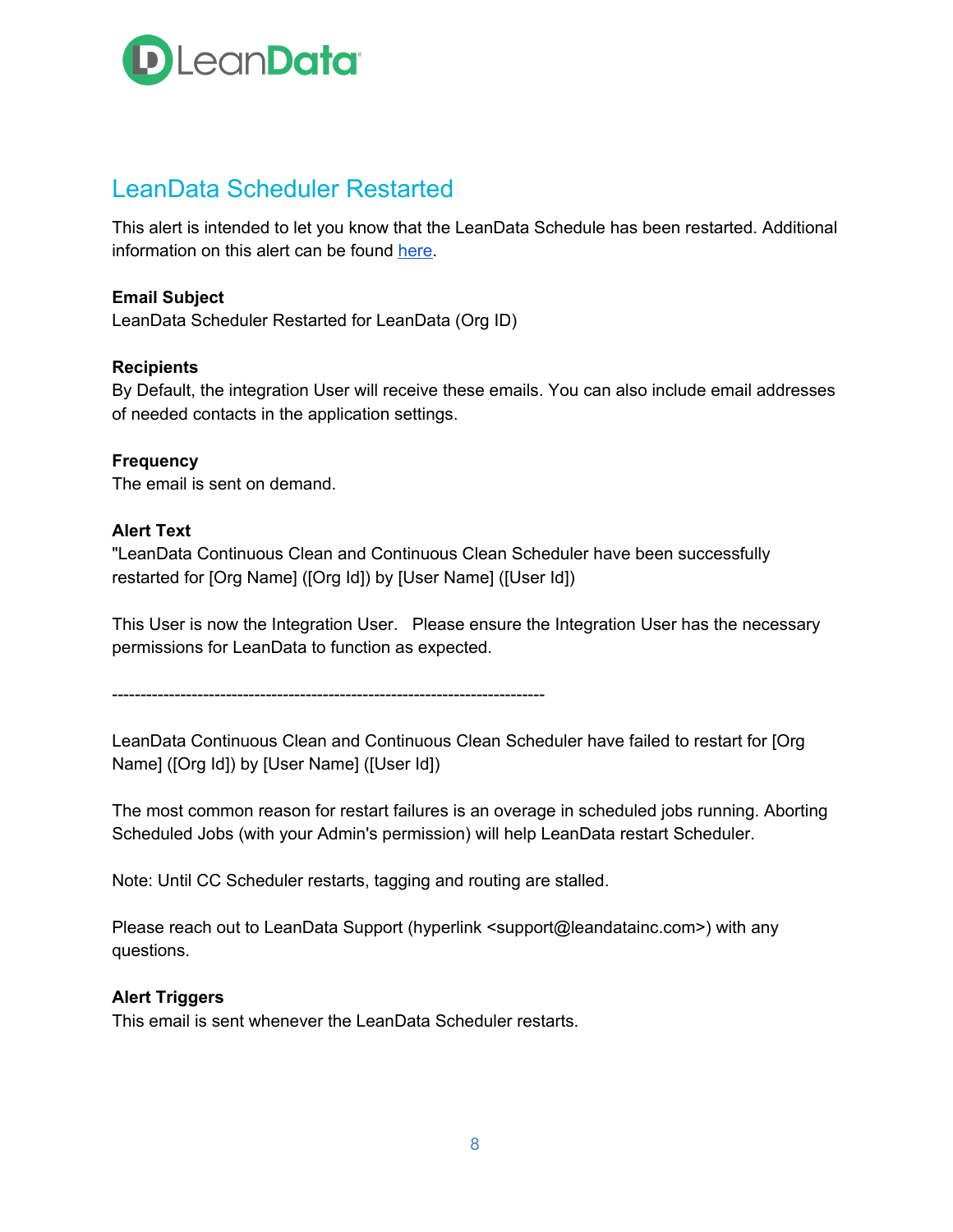

# <span id="page-8-0"></span>List Analyzer Run Complete

This alert is intended to let you know that the LeanData List Analyzer has completed its run and the results are ready for viewing. There are 2 versions of this email, one if there were errors in the run and one if there are no errors in the run. Additional information on this alert can be found [here](https://leandatahelp.zendesk.com/hc/en-us/articles/360016338134-Matching-List-Analyzer-Overview).

**Email Subject** LeanData List Analyzer Run Complete for [File Name]

**Recipients** The user that started the List Analyzer run.

**Frequency** On demand as needed.

**Alert Text <<IF THERE ARE ERRORS>>** Hello [First Name],

LeanData has completed partial analysis of your file [File Name]. The results are included below and available on the List Analyzer page in LeanData.

- Number of errors: [Number of Errors] :
- Lead-to-Account matches: [Related Accounts]
- Lead-to-Lead matches: [Related Leads]
- Duplicate (to existing lead): [Duplicate Leads]
- Duplicate (to existing contact): [Duplicate Contacts]
- Unmatched Leads (unmatched to existing records): [No Match]

[LINK: View Results]

Please reach out to the LeanData Support Team (hyperlink <support@leandatainc.com>) with any questions.

Thanks, The LeanData Team

----------------------------------------------------------------------------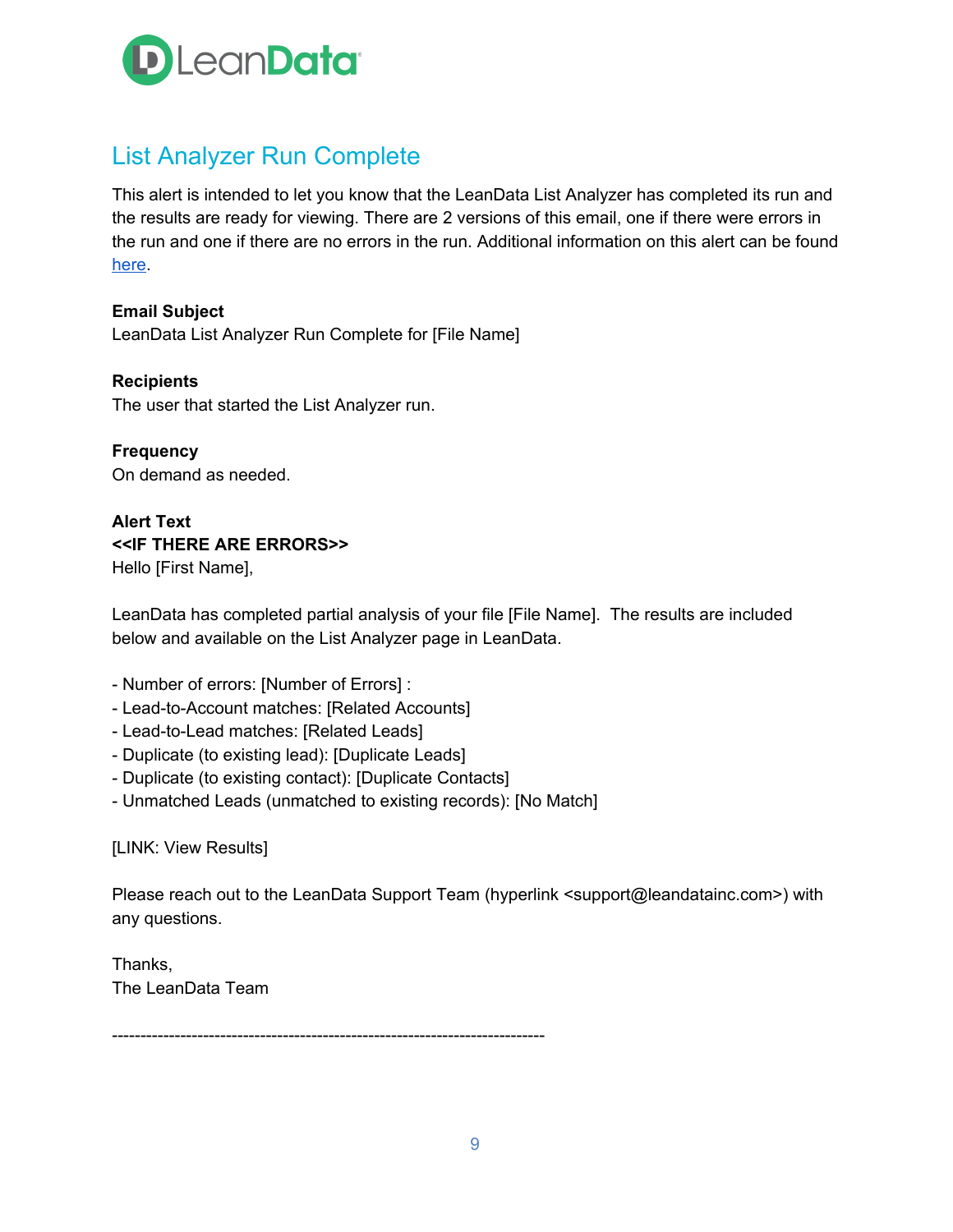

#### **<<IF NO ERRORS>>**

Hello [First Name],

LeanData has successfully completed the analysis of your file [File Name]. The results are included below and available on the List Analyzer page in LeanData.

- Lead-to-Account matches: [Related Accounts]
- Lead-to-Lead matches: [Related Leads]
- Duplicate (to existing lead): [Duplicate Leads]
- Duplicate (to existing contact): [Duplicate Contacts]
- Unmatched Leads (unmatched to existing records): [No Match]

[LINK: View Results]

Thanks, The LeanData Team

#### **Alert Triggers**

The alert email is triggered when the List Analyzer completes a user initiated run.

# <span id="page-9-0"></span>1x Tagging Complete

This alert is intended to let you know that the LeanData 1x Taggings has completed its run and the results are ready for viewing. There are 2 versions of this email, one if there were no errors in the run and one if there are errors in the run. Additional information on this alert can be found [here](https://leandatahelp.zendesk.com/hc/en-us/articles/360018808274-Matching-One-Time-Tagging-Guide).

**Email Subject** LeanData: 1x Tagging results inside!

**Recipients** The user that started the List Analyzer run.

**Frequency** On demand as needed.

**Alert Text <<IF NO ERRORS>>** The 1x Tagging Job initiated by [Current User] is complete!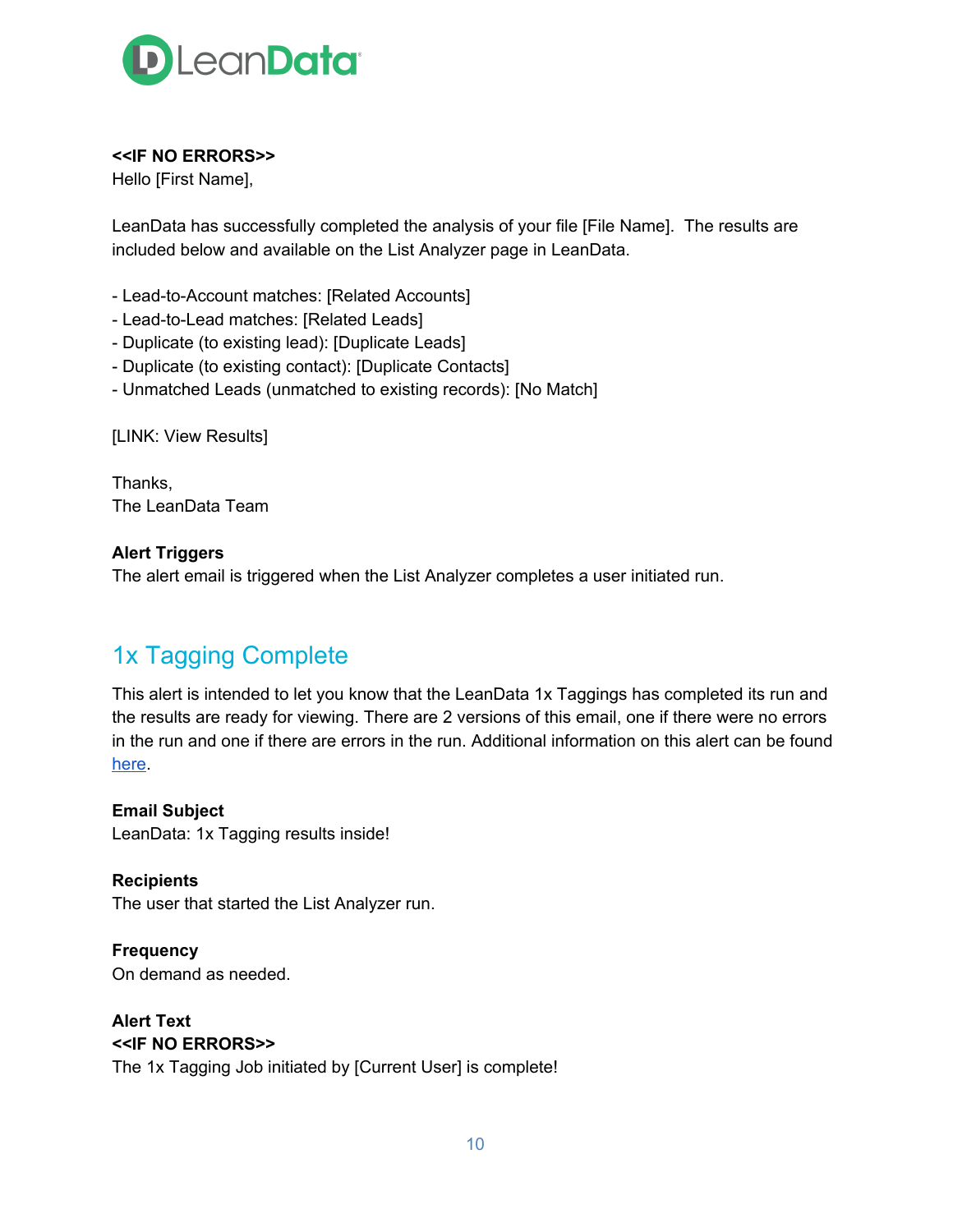

Below are the tagging results for [Org Name] ([Org ID]):

- Status: [Status]
- Status Details: [Extended Status]
- Processed: [Items Processed] / [Total Items]
- Number of uncaught batch errors (critical SFDC errors) : [Number of Errors]

Leads that met the conditions (Insert Parameters / query here in parentheses):

- [Total Leads] Total Leads
- [Matched Leads] Leads found with Account Matches
- [Num Filtered Out Leads] Leads with matching Accounts filtered out
- [Update Errors for Lead] Database update failures (errors with attempted update)
- [Num Tagged Leads] Tagged

#### **<<IF ERRORS>>**

Below are the error details:

- Database update errors: [Num Update Failures]
- -- Update Errors by Type: [ERRORS]
- Total non-update errors: [Num Non-Update Errors]
- -- Non-Database Update Errors By Type: [Exception Types]

Note: these numbers may be different from above ""Database update failures"" numbers due to updates to untagged Leads.

Please contact support@leandatainc.com with any questions.

Thanks, The LeanData team

#### **Alert Triggers**

The alert email is triggered when the 1 time tagging completes a user initiated job.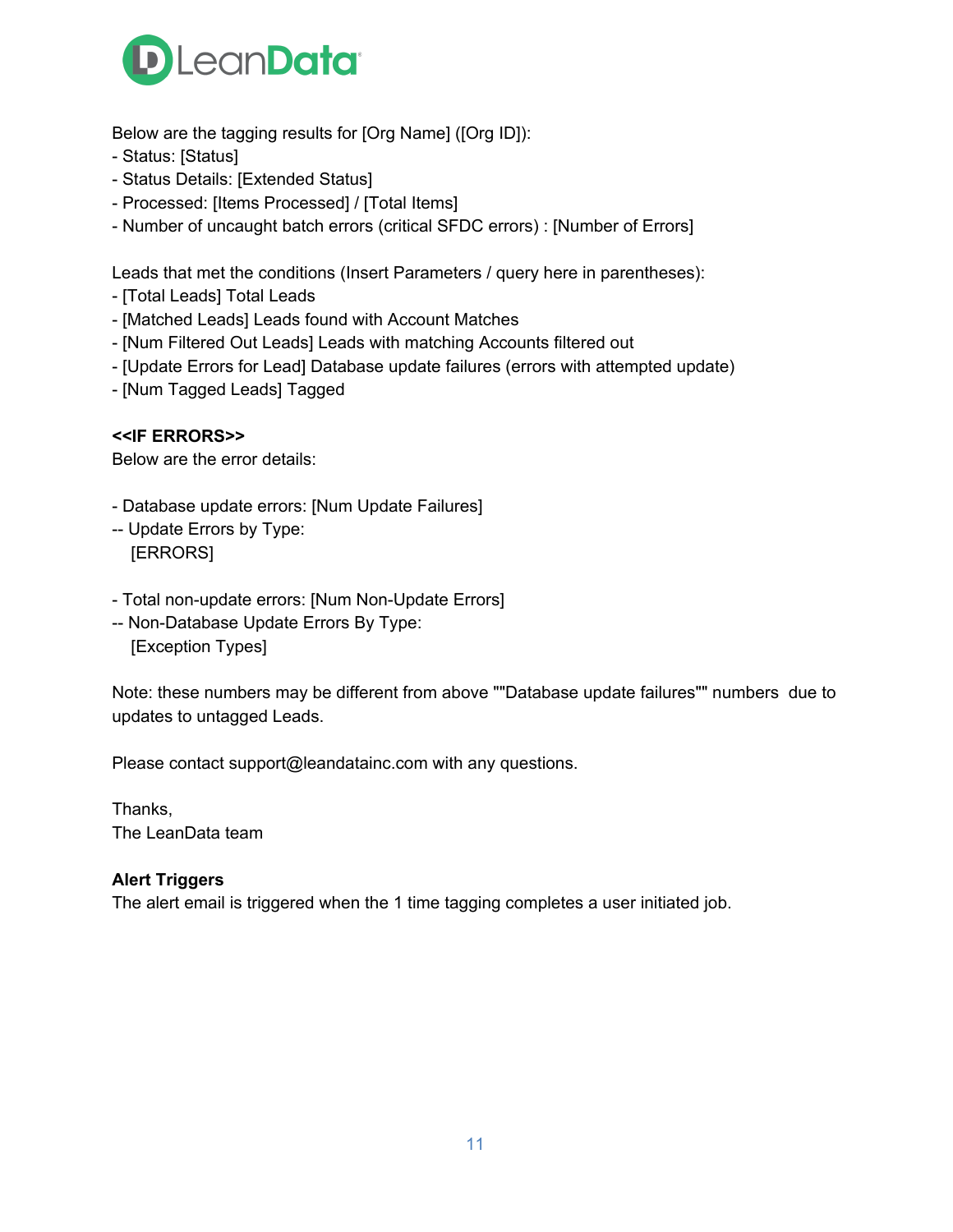

# <span id="page-11-0"></span>Mass Lead Conversion Complete

This alert is intended to let you know that the LeanData Mass Lead Conversion has completed its run and the results are ready for viewing.

**Email Subject** LeanData Mass Lead Conversion Complete

**Recipients** The user that started the List Analyzer run.

**Frequency** On demand as needed.

**Alert Text <<If L2A>>** Hello [User First Name],

LeanData has completed the mass conversion of [Num of Successful Conversions] Salesforce Leads to Contacts under the account <Account URL>[Account Name]

Thanks, LeanData Team

--

**<<If NOT L2A>>** Hello [User First Name],

LeanData has created a new Salesforce account <Account URL>[Account Name] with [Num of Successful Conversions] Contacts.

Thanks, LeanData Team

--

**<<If Bad CSV File>>** Hello [User First Name],

LeanData failed to convert Leads in [Org Name] ([Org Id]).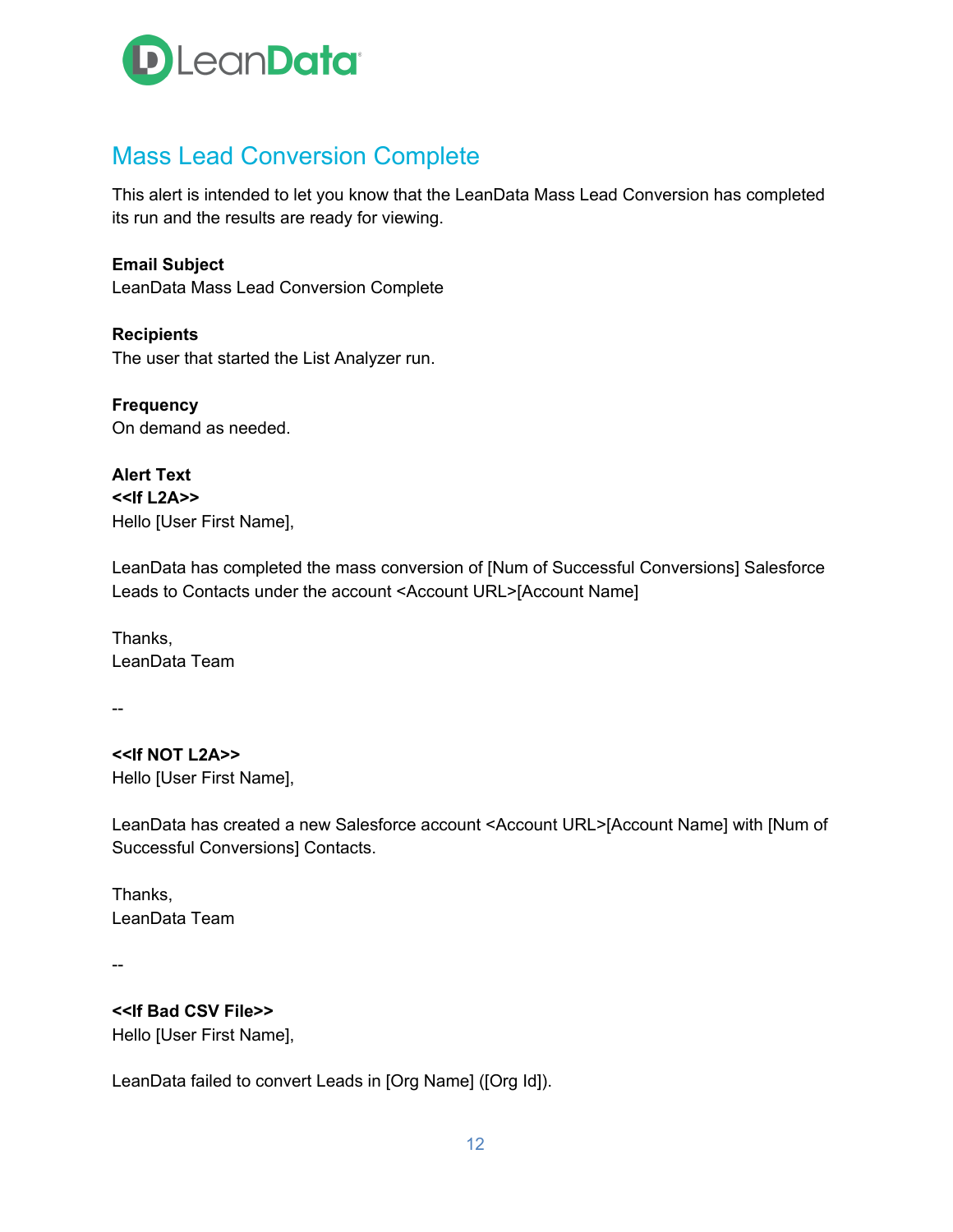

Error Reason:

CSV file: [CSV INFO]

Please contact support@leandatainc.com with any questions.

Thanks, LeanData Team

#### **Alert Triggers**

There are 3 email alerts that can be triggered depending on the outcome of the conversion:

- Successful mass conversion
- Partial Successful conversion (some leads not converted)
- Bad CSV file

### <span id="page-12-0"></span>Mapped Account Fields Update Complete

This alert is intended to let you know that the LeanData Mapped Account Fields Update has completed its run and the results are ready for viewing. Additional information for this alert can be found [here.](https://leandatahelp.zendesk.com/hc/en-us/articles/360006922653-Matching-Mapped-Account-Fields-Guide)

#### **Email Subject**

LeanData Mapped Account Fields Update Complete

#### **Recipients**

By Default, the integration user and the user that initiated the job will receive these emails. You can also include email addresses of needed contacts in the application settings.

**Frequency**

On demand as needed.

**Alert Text <<If L2A>>** Hello [User first name] ,

LeanData has completed the mass conversion of [Num of Successful Conversions] Salesforce Leads to Contacts under the account <Account URL>[Account Name]

Thanks, LeanData Team --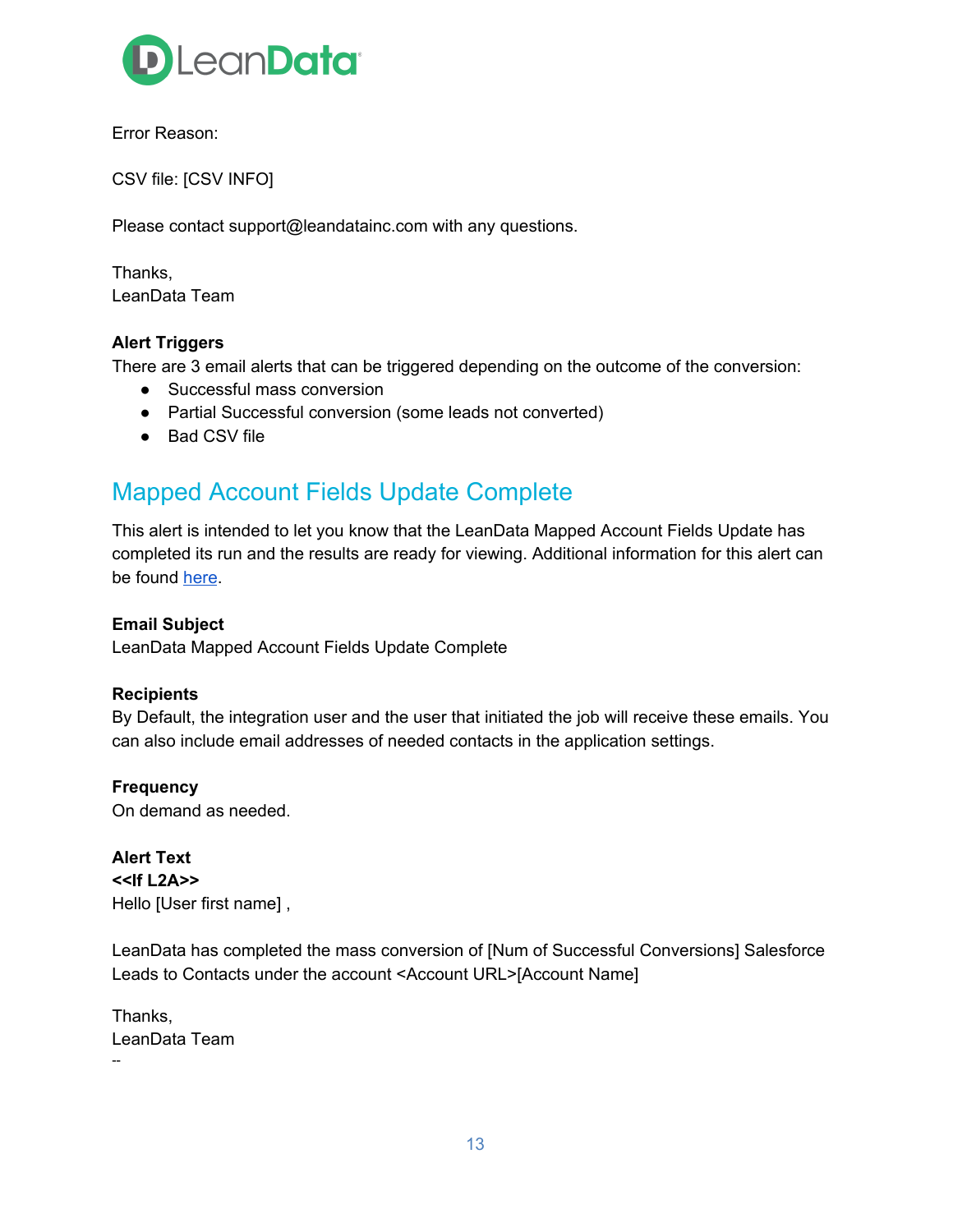

**<<If NOT L2A>>** Hello [User first name],

LeanData has created a new Salesforce account <Account URL>[Account Name] with [Num of Successful Conversions] Contacts.

Thanks, LeanData Team --

**<<If Bad CSV File>>** Hello [User first name],

LeanData failed to convert Leads in [Org Name] ([Org Id]). - Error Reason: [Null Blob] - CSV file: [CSV INFO]

Thanks, LeanData Team

#### **Alert Triggers**

This email is triggered when the Mapped Account Fields sync has completed.